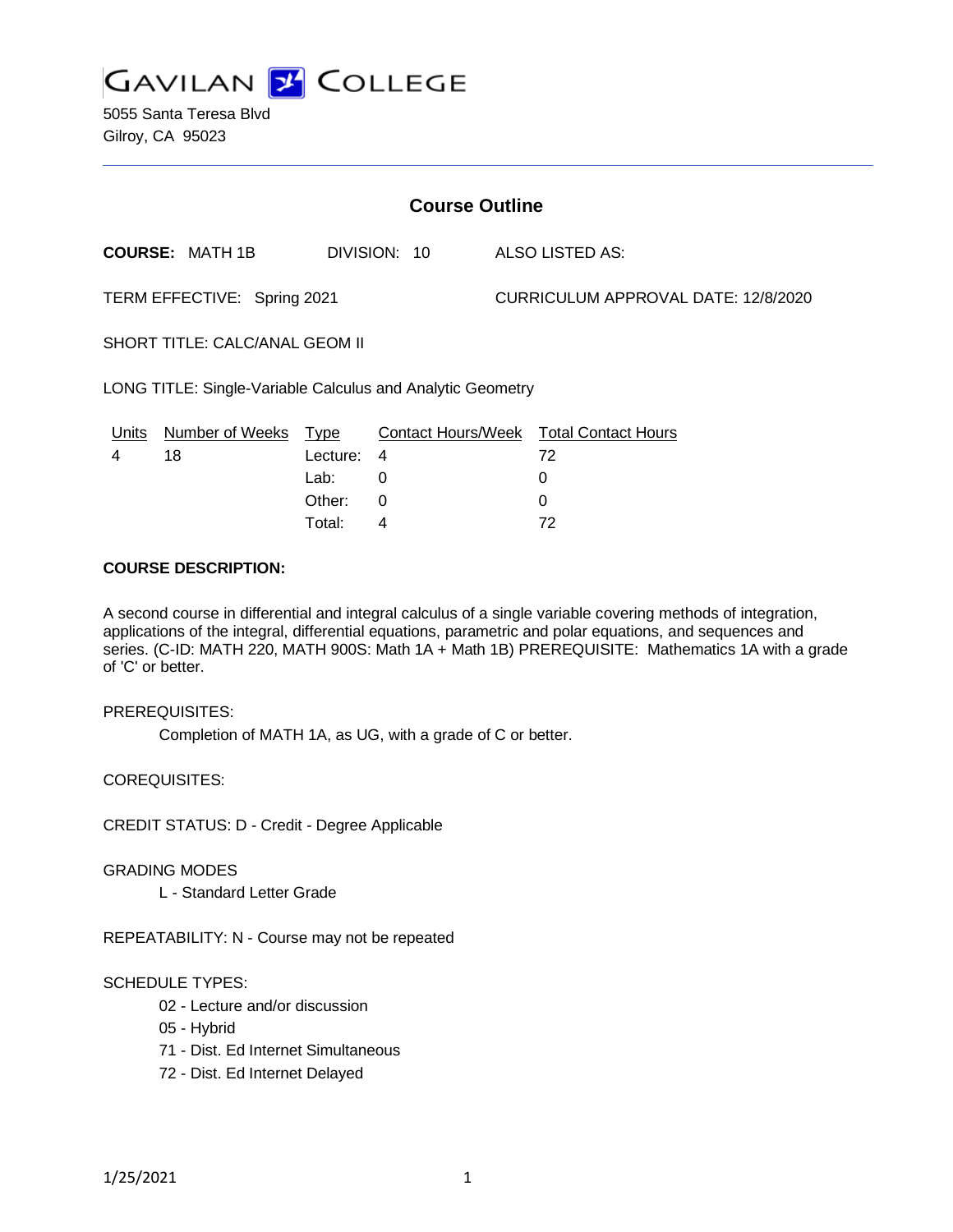### **STUDENT LEARNING OUTCOMES:**

1. Identify and use the techniques and applications of differentiation and integration learned in Math 1A. Measure of assessment: homework, quiz, exam Year assessed, or planned year of assessment: 2012

2. Evaluate definite and indefinite integrals using the substitution method, integration by parts, trigonometric substitution, and partial fraction expansion. Measure of assessment: homework, quiz, exam

Year assessed, or planned year of assessment: 2016

Semester: Spring

3. Choose an appropriate strategy for integrating a function and perform the integration. Measure of assessment: homework, quiz, exam Year assessed, or planned year of assessment: 2012

4. Formulate and evaluate an integral to find area, volume, work, arc length, and surface area, and to solve problems found in business, economics, physics, science, statistics, and other disciplines. Measure of assessment: homework, quiz, exam Year assessed, or planned year of assessment: 2016 Semester: Spring

5. Use technology to approximate definite integrals of functions that cannot be integrated using the above mentioned techniques.

Measure of assessment: homework, quiz, exam

Year assessed, or planned year of assessment: 2012

6. Evaluate improper integrals and use them to solve applied problems. Measure of assessment: homework, quiz, exam Year assessed, or planned year of assessment: 2012

7. Set up and solve differential equations to model applications in business, science, physics, engineering and other disciplines.

Measure of assessment: homework, quiz, exam

Year assessed, or planned year of assessment: 2012

8. Set up, compute and analyze derivatives and integrals of parametric and polar equations to find local extrema, points of inflection, intervals of increasing/decreasing, concavity, equations of tangent lines, area and arc length, both with and without the use of technology.

Measure of assessment: homework, quiz, exam

Year assessed, or planned year of assessment: 2012

9. Explain the concepts of convergence, absolute convergence, conditional convergence and divergence of a series and convergence and divergence of a sequence. Use the Integral Test, Comparison Test, Limit Comparison Test, Alternating Series Test, Ratio Test and Root Test to determine convergence or divergence of a series.

Measure of assessment: homework, quiz, exam Year assessed, or planned year of assessment: 2016 Semester: Spring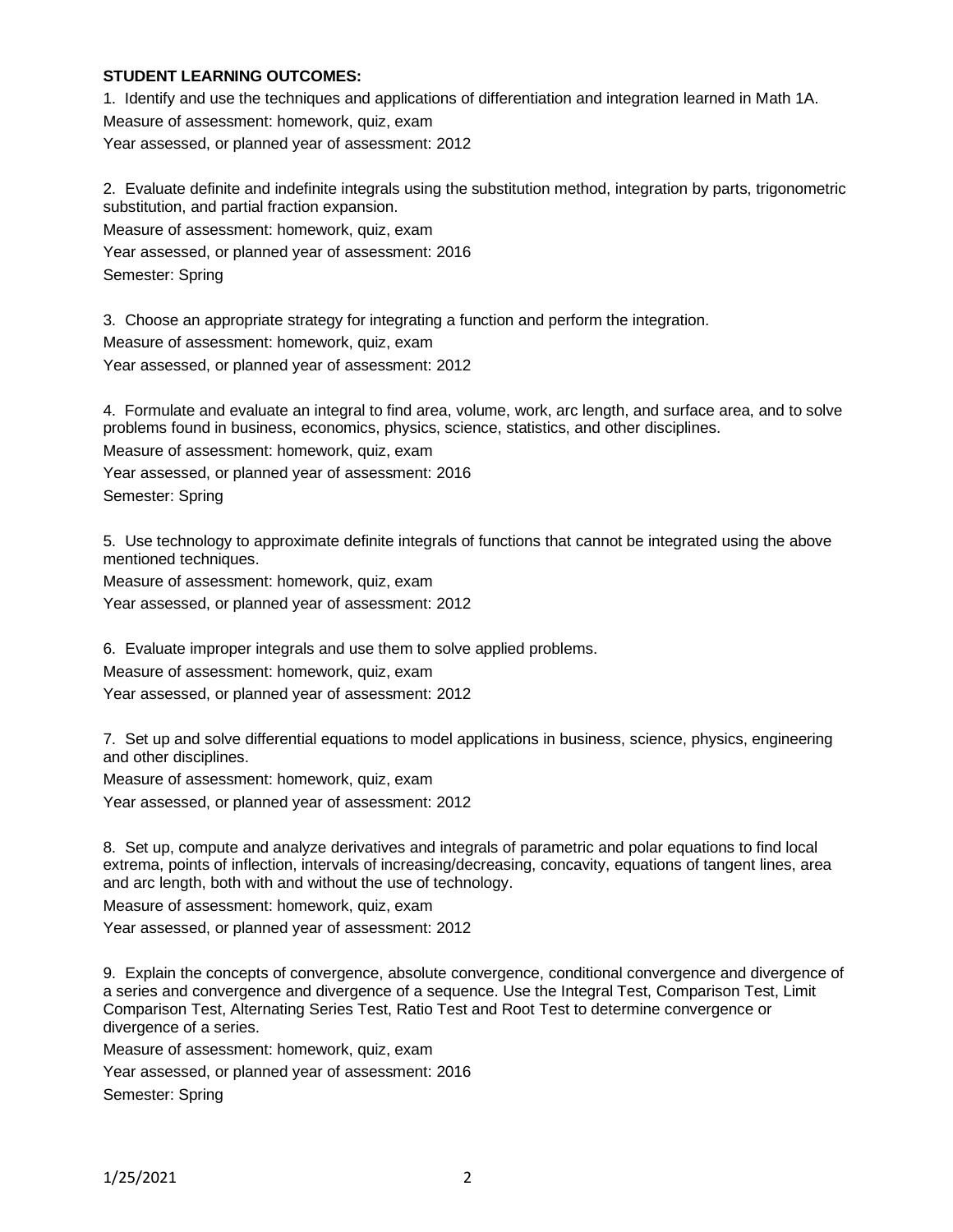10. Find the Taylor and MacLaurin Series expansion of a function centered about a given point.

Measure of assessment: homework, quiz, exam

Year assessed, or planned year of assessment: 2012

# **CONTENT, STUDENT PERFORMANCE OBJECTIVES, OUT-OF-CLASS ASSIGNMENTS**

Curriculum Approval Date: 12/8/2020

## **DE MODIFICATION ONLY**

WEEK 1: 4 HOURS

CONTENT: Review the techniques and applications of differentiation and integration learned in Math 1A. Integration by substitution.

HOMEWORK: Read sections of the book and complete problems assigned.

PERFORMANCE OBJECTIVES: The student will be able to: differentiate a function, use a derivative to determine rate of change, concavity, extrema and points of inflection. Evaluate both definite and indefinite Integrals using substitution.

WEEK 2: 4 HOURS

CONTENT: Area bounded by curves and volume of solid of revolution using disc, washer and shell method. HOMEWORK: Read sections of the book and complete problems assigned.

STUDENT PERFORMANCE OBJECTIVES: The student will be able to: set up and evaluate an integral to find area and volume.

WEEK 3: 4 HOURS

CONTENT: Work and average value problems.

HOMEWORK: Read sections of the book and complete problems assigned.

STUDENT PERFORMANCE OBJECTIVES: The student will be able to: set up and evaluate an integral to solve work and average value problems.

WEEK 4: 4 HOURS

CONTENT: Integration by parts, trigonometric substitution.

HOMEWORK: Read sections of the book and complete problems assigned.

STUDENT PERFORMANCE OBJECTIVES: The student will be able to: evaluate both definite and indefinite integrals using integration by parts and trigonometric substitution.

WEEK 5: 4 HOURS

CONTENT: Trigonometric substitution, partial fraction expansion, strategies of integration.

HOMEWORK: Read sections of the book and complete problems assigned.

STUDENT PERFORMANCE OBJECTIVES: The student will be able to: integrate a function using trigonometric substitution and

partial fraction expansion. Determine an appropriate strategy for integrating a function and apply that strategy to perform the integration.

WEEK 6: 4 HOURS

CONTENT: Improper integrals, approximating integrals using Trapezoid and Simpson's Rule.

HOMEWORK: Read sections of the book and complete problems assigned using technology.

PERFORMANCE OBJECTIVE: The student will be able to: evaluate improper integrals. Utilize technology to evaluate a definite integral for functions that cannot be integrated using the techniques covered previously in class.

WEEK 7: 4 HOURS

CONTENT: Additional applications of integration.

HOMEWORK: Read sections of the book and complete problems assigned.

STUDENT PERFORMANCE OBJECTIVES: The student will be able to: find the area of a surface of revolution, moments and centers of mass. Set up and evaluate integrals to solve problems encountered in statistics, economics and biology.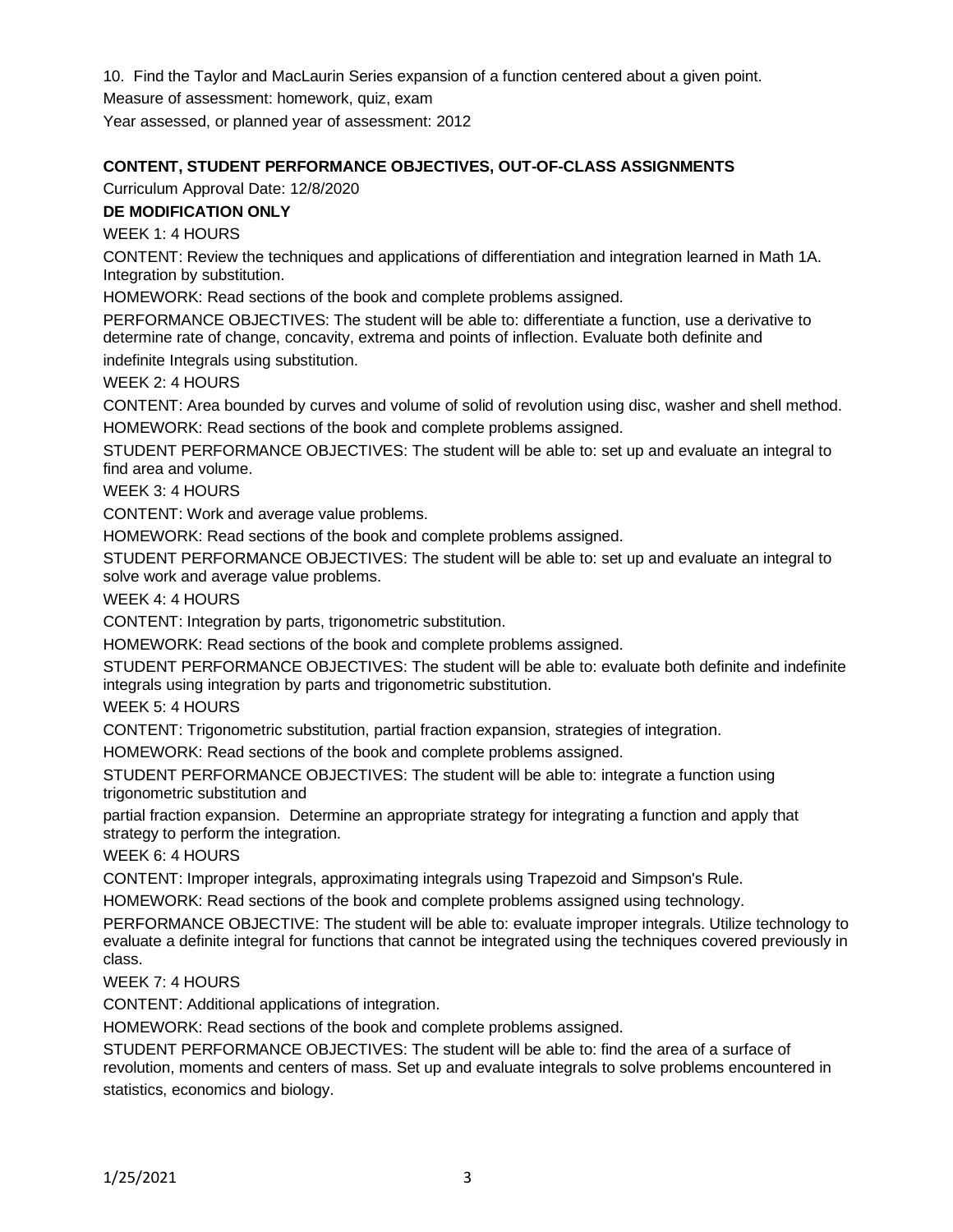### WEEK 8: 4 HOURS

CONTENT: Introduction to differential equations, Euler's Method, separable differential equation.

HOMEWORK: Read sections of the book and complete problems assigned.

STUDENT PERFORMANCE OBJECTIVES: The student will be able to: determine whether a given function is a solution to a differential

equation. Use technology to estimate a solution to a differential equation given an initial condition. Understand the difference between a general and specific solution to a

differential equation. Solve separable differential equations.

WEEK 9 : 4 HOURS

CONTENT: Applications of differential equations.

HOMEWORK: Read sections of the book and complete problems assigned.

STUDENT PERFORMANCE OBJECTIVES: The student will be able to: set up and solve differential equation to solve problems found in chemistry, biology, economics and other fields.

WEEK 10: 4 HOURS

CONTENT: Linear differential equations.

HOMEWORK: Read sections of the book and complete problems assigned.

STUDENT PERFORMANCE OBJECTIVES: The student will be able to: solve linear differential equations and use linear differential equations to solve problems found in chemistry, biology, economics and other fields.

WEEK 11: 4 HOURS

CONTENT: Parametric equations and applications.

HOMEWORK: Read sections of the book and complete problems assigned.

STUDENT PERFORMANCE OBJECTIVES: The student will be able to: graph parametric equations with and without the use of a calculator, differentiate and integrate parametric equations and use to find area, arc length, surface area, the equation of tangent lines, and/or other applications.

WEEK 12: 4 HOURS

CONTENT: Polar equations and applications.

HOMEWORK: Read sections of the book and complete problems assigned.

STUDENT PERFORMANCE OBJECTIVES: The student will be able to: plot points using polar coordinates, translate polar coordinates to Cartesian coordinates and vice versa, graph polar equations, use polar equations in applied problems.

WEEK 13: 4 HOURS

CONTENT: Introduction to series and sequences.

HOMEWORK: Read sections of the book and complete problems assigned.

STUDENT PERFORMANCE OBJECTIVES: The student will be able to: evaluate convergence/divergence of a sequence. Understand the difference between a sequence and a series.

WEEK 14: 4 HOURS

CONTENT: Comparison test, alternating series, absolute and conditional convergence

HOMEWORK: Read sections of the book and complete problems assigned.

STUDENT PERFORMANCE OBJECTIVES: The student will be able to: use comparison tests and alternating series test to determine convergence and divergence of a series. Understand concept of absolute and conditional convergence.

WEEK 15: HOURS

CONTENT: Ratio and Root tests. Strategies on testing series for convergence/divergence.

HOMEWORK: Read sections of the book and complete problems assigned.

STUDENT PERFORMANCE OBJECTIVES: The student will be able to: determine whether a series is absolutely convergent, conditionally convergent or divergent using the ratio an root tests. Choose and apply a strategy for evaluating convergence/divergence of a series.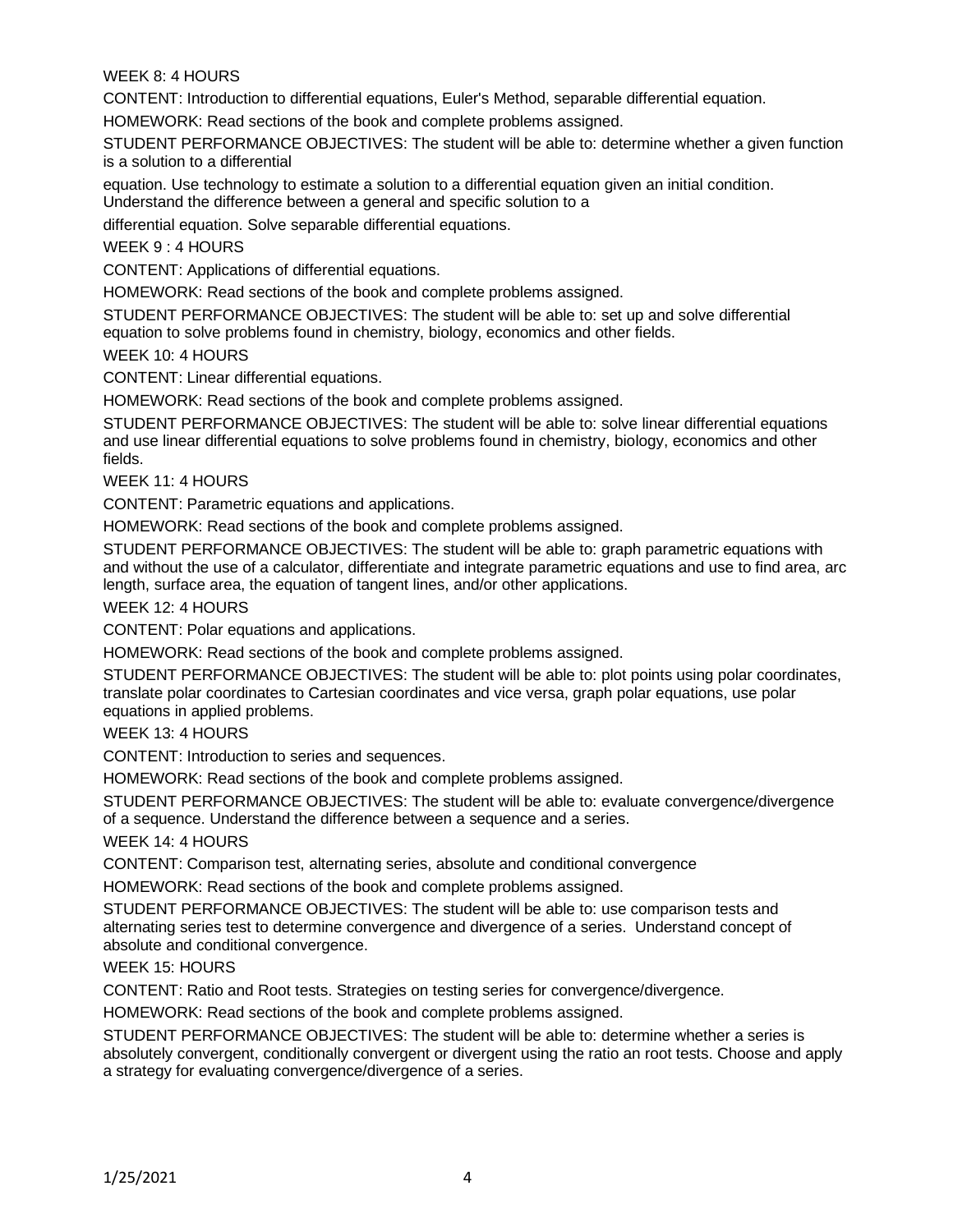WEEK 16: 4 HOURS CONTENT: Power series, Taylor and MacLaurin series HOMEWORK: Read sections of the book and complete problems assigned. STUDENT PERFORMANCE OBJECTIVES: The student will be able to: determine radius and interval of convergence for power series. Find Taylor and MacLaurin series representation of a function about a given point. WEEK 17: 4 HOURS CONTENT: Taylor and MacLaurin series. Review for final exam HOMEWORK: Read sections of the book and complete problems assigned. STUDENT PERFORMANCE OBJECTIVES: The student will be able to: determine Taylor and MacLaurin series representation of a function about a given point. Review for final exam. WEEK 18: 2 HOURS Final Exam

### **METHODS OF INSTRUCTION:**

Instruction will follow a standard lecture/discussion format. Extensive homework will be assigned in order to assure mastery of the concepts covered in class. Students will also be required to utilize technology to enhance their understanding of the material.

### **OUT OF CLASS ASSIGNMENTS:**

Required Outside Hours: 12

Assignment Description:

1. Regularly assigned homework that requires students to analyze and study pertinent text material, solved examples and lecture notes.

2. Regularly assigned homework that requires students to apply the principles and skills covered in class by solving related problems.

#### **METHODS OF EVALUATION:**

Writing assignments Percent of total grade: 5.00 % Percent range of total grade: 5% to 20% Lab Reports; Projects; Term or Other Papers Problem-solving assignments Percent of total grade: 85.00 %

### **REPRESENTATIVE TEXTBOOKS:**

Required Representative Textbooks James Stewart. Calculus: Early Transcendentals. Brooks/Cole,2015. ISBN: ISBN -10: 1285741552 Reading Level of Text, Grade: 12 Verified by: Jennifer Nari